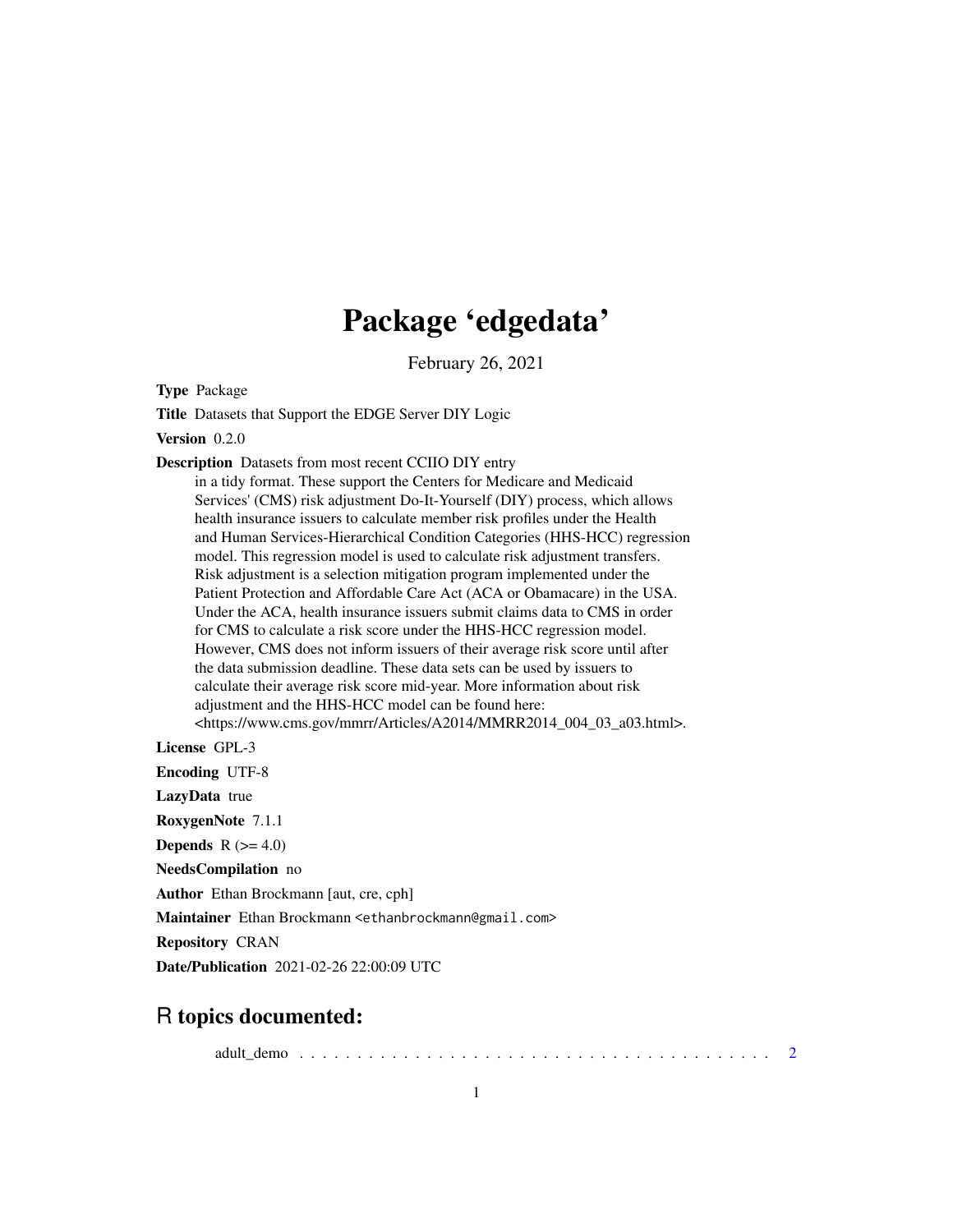<span id="page-1-0"></span>

|       | $\overline{4}$ |
|-------|----------------|
|       | .5             |
|       | -6             |
|       |                |
|       | -8             |
|       |                |
|       |                |
|       |                |
|       |                |
|       |                |
|       |                |
|       |                |
|       |                |
|       |                |
|       |                |
|       |                |
|       |                |
|       |                |
| Index | 18             |

<span id="page-1-1"></span>adult\_demo *Adult Demographic Factors - Table 9*

#### Description

A dataset containing the adult model demographic factors for the risk adjustment model. Demographics vary by age (groupings) and sex.

#### Usage

adult\_demo

#### Format

An object of class tbl\_df (inherits from tbl, data.frame) with 18 rows and 9 columns

used Whether or not the category is used in the RA model

plat, gold, silver, bronze, cat Demographic risk score for each metal level

sex Male/Female demographic category

age\_min, age\_max Maximum and minimum age for each risk score

### Source

Data import and cleaning at: <https://github.com/EeethB/edgedata/tree/main/data-raw>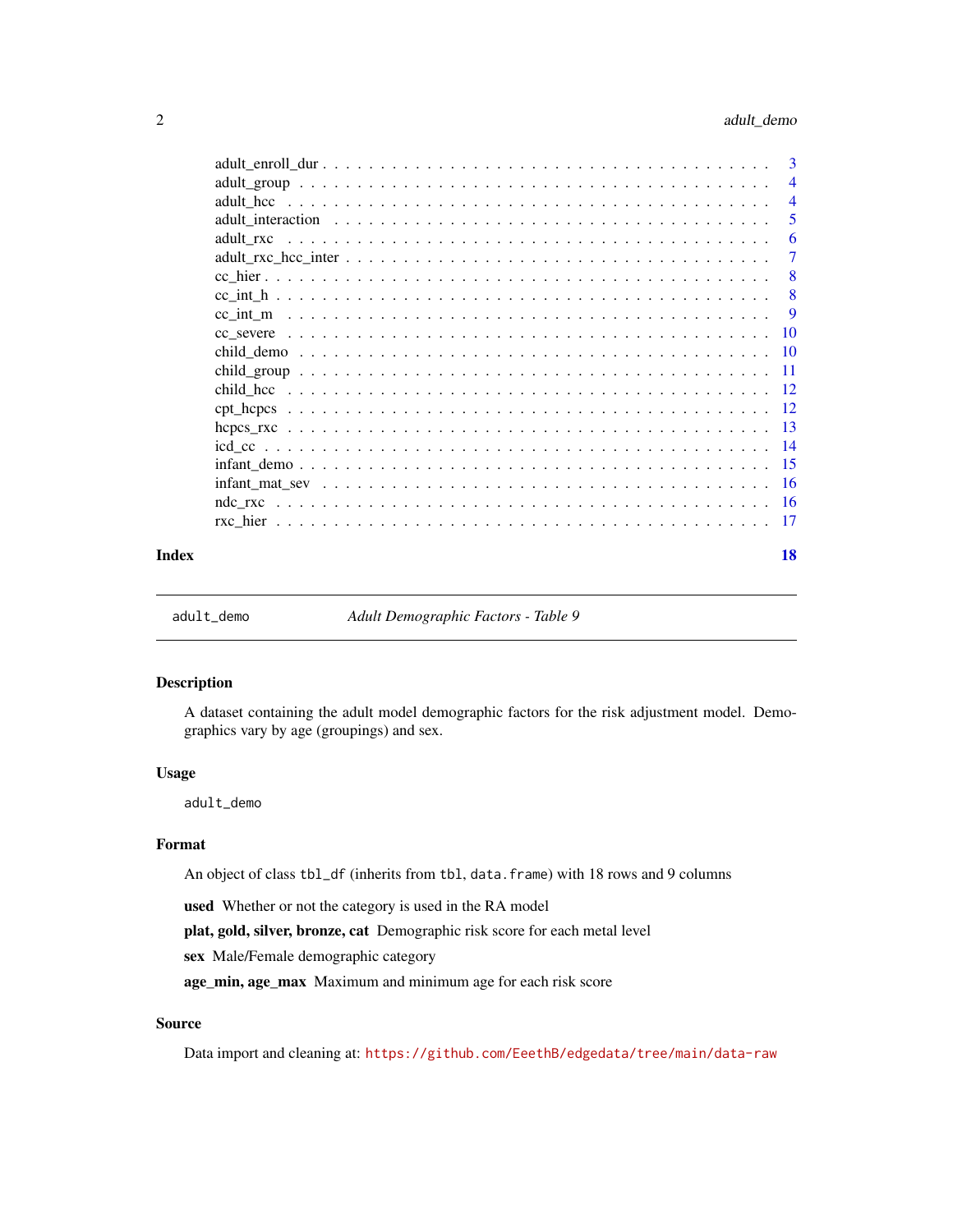#### <span id="page-2-0"></span>adult\_enroll\_dur 3

#### See Also

Other factors: [adult\\_enroll\\_dur](#page-2-1), [adult\\_group](#page-3-1), [adult\\_hcc](#page-3-2), [adult\\_interaction](#page-4-1), [adult\\_rxc\\_hcc\\_inter](#page-6-1), [adult\\_rxc](#page-5-1), [child\\_demo](#page-9-1), [child\\_group](#page-10-1), [child\\_hcc](#page-11-1), [infant\\_demo](#page-14-1), [infant\\_mat\\_sev](#page-15-1)

<span id="page-2-1"></span>adult\_enroll\_dur *Adult Enrollment Duration Factors - Table 9*

### Description

A dataset containing the adult model enrollment duration factors for the risk adjustment model. Risk score is increased for members with less than 12 months' duration due to risk that is present but not accounted for in diagnoses and prescriptions during the enrollment window.

#### Usage

adult\_enroll\_dur

#### Format

An object of class tbl\_df (inherits from tbl, data.frame) with 11 rows and 7 columns

used Whether or not the category is used in the RA model

plat, gold, silver, bronze, cat Enrollment duration risk score for each metal level

months Number of enrollment months for each risk score

#### Source

Data import and cleaning at: <https://github.com/EeethB/edgedata/tree/main/data-raw>

#### See Also

Other factors: [adult\\_demo](#page-1-1), [adult\\_group](#page-3-1), [adult\\_hcc](#page-3-2), [adult\\_interaction](#page-4-1), [adult\\_rxc\\_hcc\\_inter](#page-6-1), [adult\\_rxc](#page-5-1), [child\\_demo](#page-9-1), [child\\_group](#page-10-1), [child\\_hcc](#page-11-1), [infant\\_demo](#page-14-1), [infant\\_mat\\_sev](#page-15-1)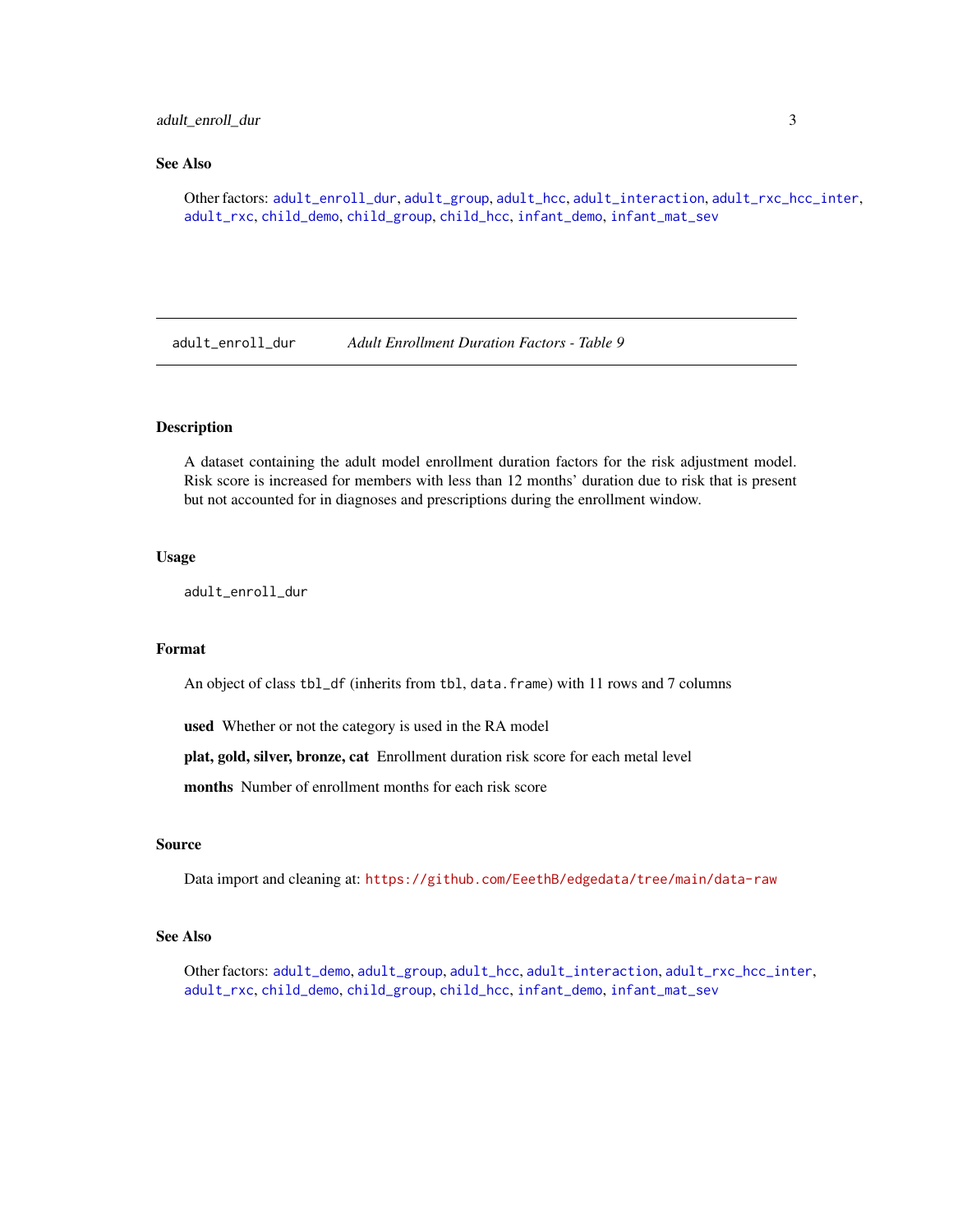<span id="page-3-1"></span><span id="page-3-0"></span>

A dataset containing the adult model HCC grouping factors for the risk adjustment model. Some condition categories have been grouped together, so that any number of HCCs within that group are zeroed out and replaced by the group.

#### Usage

adult\_group

#### Format

An object of class tbl\_df (inherits from tbl, data.frame) with 17 rows and 7 columns

group Group label for risk scores

used Whether or not the category is used in the RA model

plat, gold, silver, bronze, cat HCC grouping risk score for each metal level

#### Source

Data import and cleaning at: <https://github.com/EeethB/edgedata/tree/main/data-raw>

#### See Also

Other factors: [adult\\_demo](#page-1-1), [adult\\_enroll\\_dur](#page-2-1), [adult\\_hcc](#page-3-2), [adult\\_interaction](#page-4-1), [adult\\_rxc\\_hcc\\_inter](#page-6-1), [adult\\_rxc](#page-5-1), [child\\_demo](#page-9-1), [child\\_group](#page-10-1), [child\\_hcc](#page-11-1), [infant\\_demo](#page-14-1), [infant\\_mat\\_sev](#page-15-1)

Other HCC tables: [adult\\_hcc](#page-3-2), [adult\\_interaction](#page-4-1), [adult\\_rxc\\_hcc\\_inter](#page-6-1), [cc\\_hier](#page-7-1), [child\\_group](#page-10-1), [child\\_hcc](#page-11-1), [cpt\\_hcpcs](#page-11-2), [icd\\_cc](#page-13-1)

<span id="page-3-2"></span>adult\_hcc *Adult HCC Factors - Table 9*

#### Description

A dataset containing the adult model HCC factors for the risk adjustment model. Condition categories (CCs) are triggered by ICD-10 codes (See [icd\\_cc](#page-13-1)), and a hierarchy is then applied (See [cc\\_hier](#page-7-1)), creating hierarchical condition categories (HCCs).

#### Usage

adult\_hcc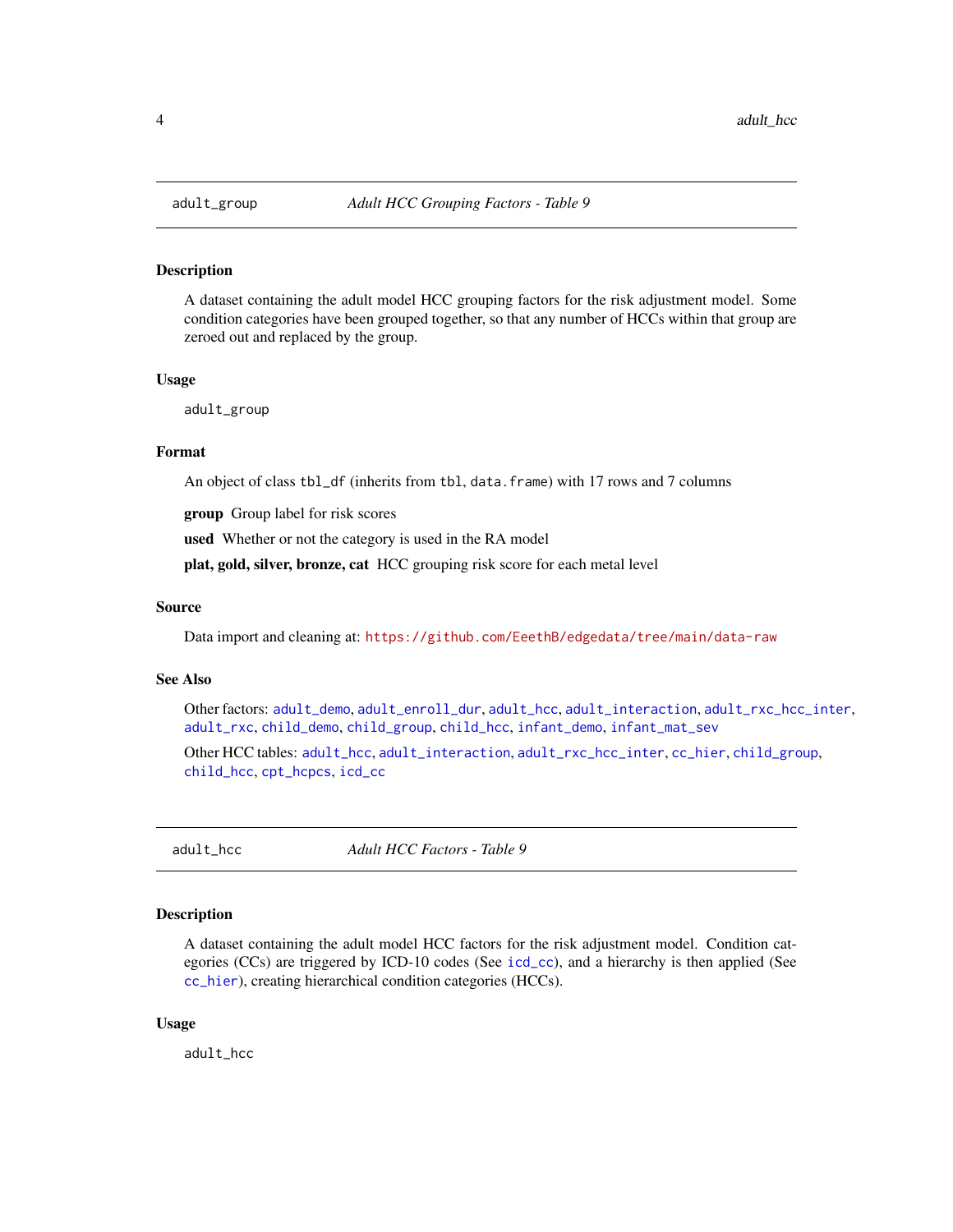#### <span id="page-4-0"></span>Format

An object of class tbl\_df (inherits from tbl, data.frame) with 128 rows and 7 columns

used Whether or not the category is used in the RA model

plat, gold, silver, bronze, cat HCC grouping risk score for each metal level

hcc HCC label for risk scores (Includes leading zeroes)

#### Source

Data import and cleaning at: <https://github.com/EeethB/edgedata/tree/main/data-raw>

#### See Also

Other factors: [adult\\_demo](#page-1-1), [adult\\_enroll\\_dur](#page-2-1), [adult\\_group](#page-3-1), [adult\\_interaction](#page-4-1), [adult\\_rxc\\_hcc\\_inter](#page-6-1), [adult\\_rxc](#page-5-1), [child\\_demo](#page-9-1), [child\\_group](#page-10-1), [child\\_hcc](#page-11-1), [infant\\_demo](#page-14-1), [infant\\_mat\\_sev](#page-15-1)

Other HCC tables: [adult\\_group](#page-3-1), [adult\\_interaction](#page-4-1), [adult\\_rxc\\_hcc\\_inter](#page-6-1), [cc\\_hier](#page-7-1), [child\\_group](#page-10-1), [child\\_hcc](#page-11-1), [cpt\\_hcpcs](#page-11-2), [icd\\_cc](#page-13-1)

<span id="page-4-1"></span>adult\_interaction *Adult Interaction Factors - Table 9*

#### **Description**

A dataset containing the adult model interaction factors for the risk adjustment model. Certain HCCs are considered "high risk" HCCs, and when one of these high risk HCCs interacts with certain other HCCs, an additional interaction term is added to the risk score.

#### Usage

adult\_interaction

#### Format

An object of class tbl\_df (inherits from tbl, data.frame) with 2 rows and 7 columns

int\_group Interaction group (M/H)

used Whether or not the category is used in the RA model

plat, gold, silver, bronze, cat HCC grouping risk score for each metal level

#### Source

Data import and cleaning at: <https://github.com/EeethB/edgedata/tree/main/data-raw>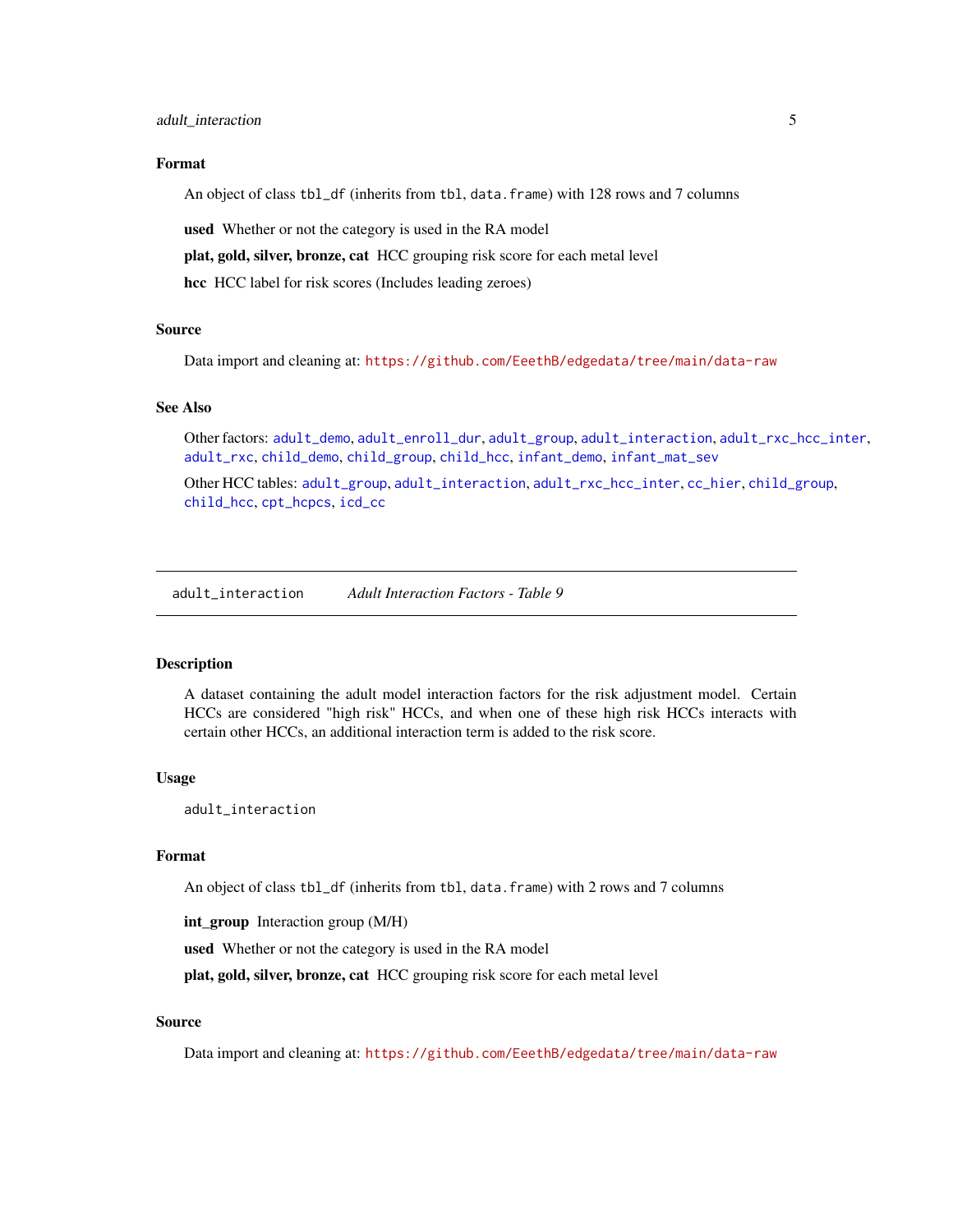#### See Also

Other factors: [adult\\_demo](#page-1-1), [adult\\_enroll\\_dur](#page-2-1), [adult\\_group](#page-3-1), [adult\\_hcc](#page-3-2), [adult\\_rxc\\_hcc\\_inter](#page-6-1), [adult\\_rxc](#page-5-1), [child\\_demo](#page-9-1), [child\\_group](#page-10-1), [child\\_hcc](#page-11-1), [infant\\_demo](#page-14-1), [infant\\_mat\\_sev](#page-15-1)

Other HCC tables: [adult\\_group](#page-3-1), [adult\\_hcc](#page-3-2), [adult\\_rxc\\_hcc\\_inter](#page-6-1), [cc\\_hier](#page-7-1), [child\\_group](#page-10-1), [child\\_hcc](#page-11-1), [cpt\\_hcpcs](#page-11-2), [icd\\_cc](#page-13-1)

<span id="page-5-1"></span>adult\_rxc *Adult Rx Condition Factors - Table 9*

#### Description

A dataset containing the adult model prescription drug category (RXC) factors for the risk adjustment model. Rx condition categories are triggered by NDC codes (See [ndc\\_rxc](#page-15-2)) or HCPCS codes (See [hcpcs\\_rxc](#page-12-1)), and a hierarchy is then applied (See [rxc\\_hier](#page-16-1)).

#### Usage

adult\_rxc

#### Format

An object of class tbl\_df (inherits from tbl, data.frame) with 10 rows and 7 columns

used Whether or not the category is used in the RA model

plat, gold, silver, bronze, cat HCC grouping risk score for each metal level

rxc RXC label for risk scores (Includes leading zeroes)

#### Source

Data import and cleaning at: <https://github.com/EeethB/edgedata/tree/main/data-raw>

#### See Also

Other factors: [adult\\_demo](#page-1-1), [adult\\_enroll\\_dur](#page-2-1), [adult\\_group](#page-3-1), [adult\\_hcc](#page-3-2), [adult\\_interaction](#page-4-1), [adult\\_rxc\\_hcc\\_inter](#page-6-1), [child\\_demo](#page-9-1), [child\\_group](#page-10-1), [child\\_hcc](#page-11-1), [infant\\_demo](#page-14-1), [infant\\_mat\\_sev](#page-15-1)

Other RXC tables: [adult\\_rxc\\_hcc\\_inter](#page-6-1), [hcpcs\\_rxc](#page-12-1), [ndc\\_rxc](#page-15-2), [rxc\\_hier](#page-16-1)

<span id="page-5-0"></span>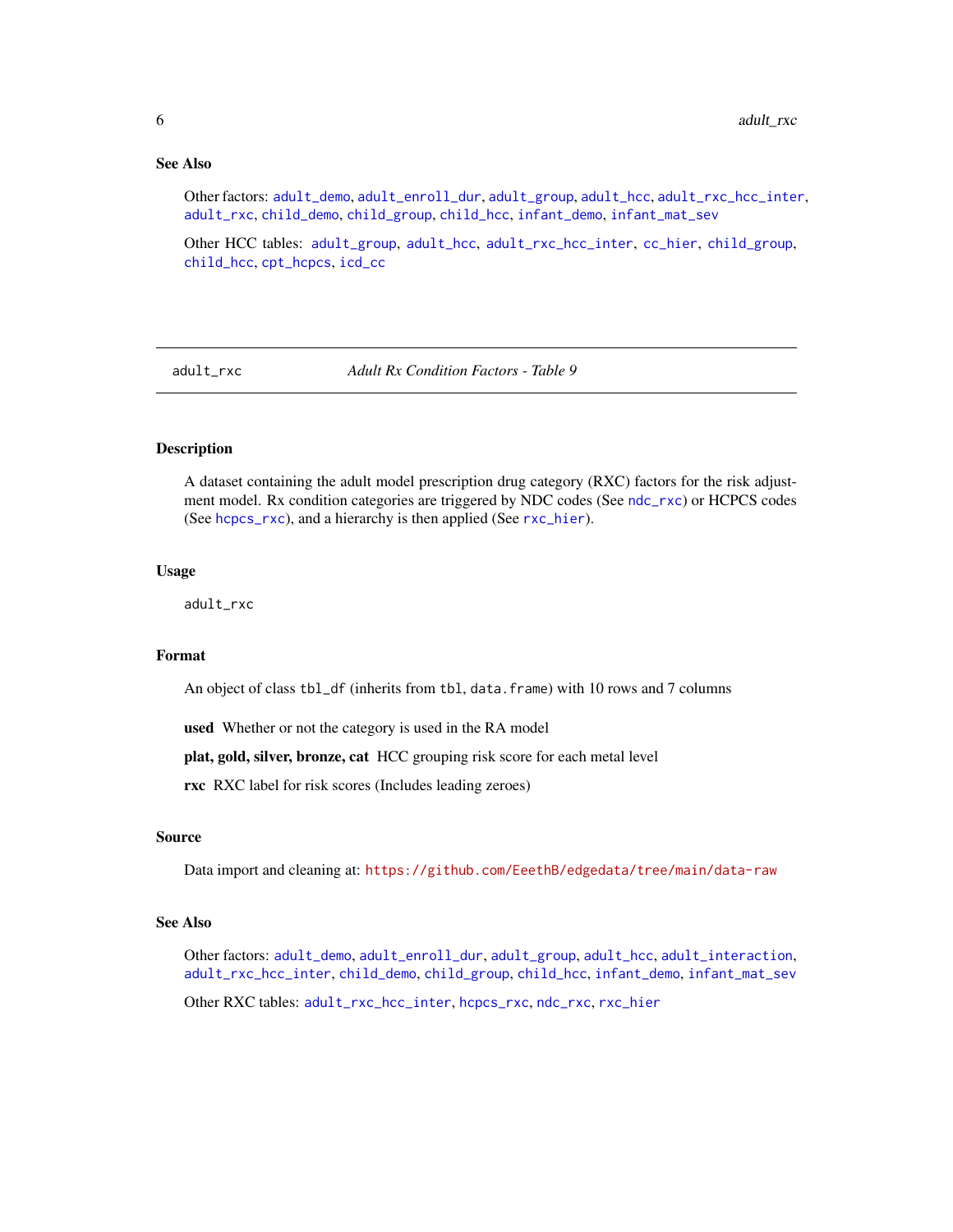<span id="page-6-1"></span><span id="page-6-0"></span>adult\_rxc\_hcc\_inter *Adult RXC/HCC Interaction Factors - Table 9*

#### Description

A dataset containing the adult model RXC/HCC interaction factors for the risk adjustment model. Some HCCs have built-in risk for the associated drugs, so if a member has both the diagnosis and the drug, their risk is overstated. Other drugs combined with conditions indicate a greater severity than either the drug or the condition alone, so risk is understated. The RXC/HCC interaction factors make these adjustments.

#### Usage

adult\_rxc\_hcc\_inter

#### Format

An object of class tbl\_df (inherits from tbl, data.frame) with 32 rows and 8 columns

used Whether or not the category is used in the RA model

plat, gold, silver, bronze, cat HCC grouping risk score for each metal level

rxc RXC label for risk scores (Includes leading zeroes)

hcc HCC label for risk scores (Includes leading zeroes)

#### Source

Data import and cleaning at: <https://github.com/EeethB/edgedata/tree/main/data-raw>

#### See Also

Other factors: [adult\\_demo](#page-1-1), [adult\\_enroll\\_dur](#page-2-1), [adult\\_group](#page-3-1), [adult\\_hcc](#page-3-2), [adult\\_interaction](#page-4-1), [adult\\_rxc](#page-5-1), [child\\_demo](#page-9-1), [child\\_group](#page-10-1), [child\\_hcc](#page-11-1), [infant\\_demo](#page-14-1), [infant\\_mat\\_sev](#page-15-1)

Other HCC tables: [adult\\_group](#page-3-1), [adult\\_hcc](#page-3-2), [adult\\_interaction](#page-4-1), [cc\\_hier](#page-7-1), [child\\_group](#page-10-1), [child\\_hcc](#page-11-1), [cpt\\_hcpcs](#page-11-2), [icd\\_cc](#page-13-1)

Other RXC tables: [adult\\_rxc](#page-5-1), [hcpcs\\_rxc](#page-12-1), [ndc\\_rxc](#page-15-2), [rxc\\_hier](#page-16-1)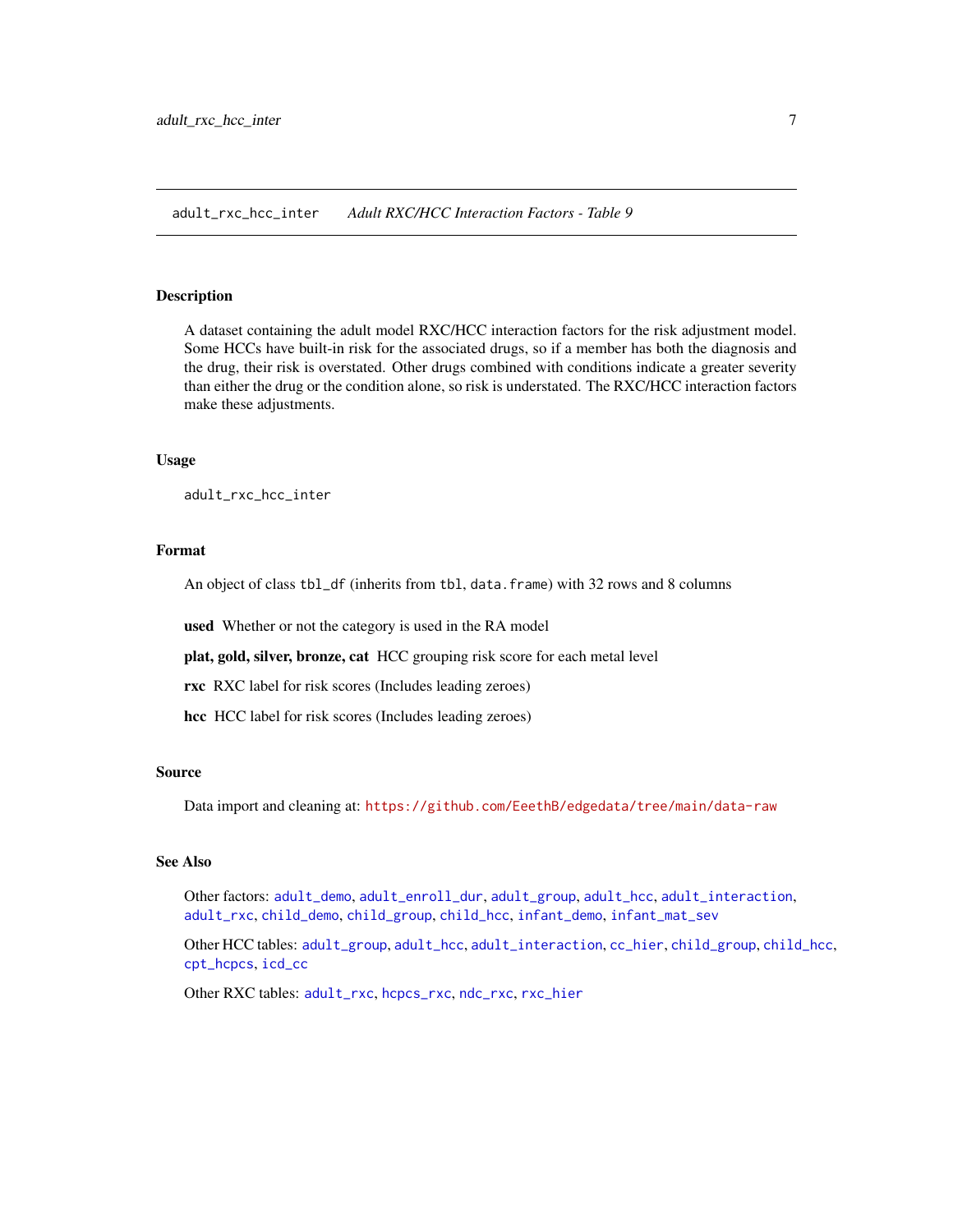<span id="page-7-1"></span><span id="page-7-0"></span>A dataset used to apply the risk adjustment condition category hierarchies. The HHS-Hcc risk model uses *hierarchical* condition categories. This means that when an individual has e.g. HCC 8 (Metastatic Cancer), they do not also get the risk score for less serious cancer categories.

#### Usage

cc\_hier

#### Format

An object of class tbl\_df (inherits from tbl, data.frame) with 149 rows and 3 columns

cc Condition category code without leading zeroes

desc Condition category description

set\_0 Condition category that falls below cc on the hierarchy. No leading zeroes

#### Source

Data import and cleaning at: <https://github.com/EeethB/edgedata/tree/main/data-raw>

#### See Also

Other HCC tables: [adult\\_group](#page-3-1), [adult\\_hcc](#page-3-2), [adult\\_interaction](#page-4-1), [adult\\_rxc\\_hcc\\_inter](#page-6-1), [child\\_group](#page-10-1), [child\\_hcc](#page-11-1), [cpt\\_hcpcs](#page-11-2), [icd\\_cc](#page-13-1)

<span id="page-7-2"></span>cc\_int\_h *HCC to interaction group "H" mapping - Table 6*

#### Description

A dataset containing the mapping from HCC to interaction group "H".

#### Usage

cc\_int\_h

#### Format

An object of class tbl\_df (inherits from tbl, data.frame) with 9 rows and 3 columns

cc Hierarchical condition category (Currently includes some G\*)

var Variable mapped to (int\_group\_h)

desc Short description of the variable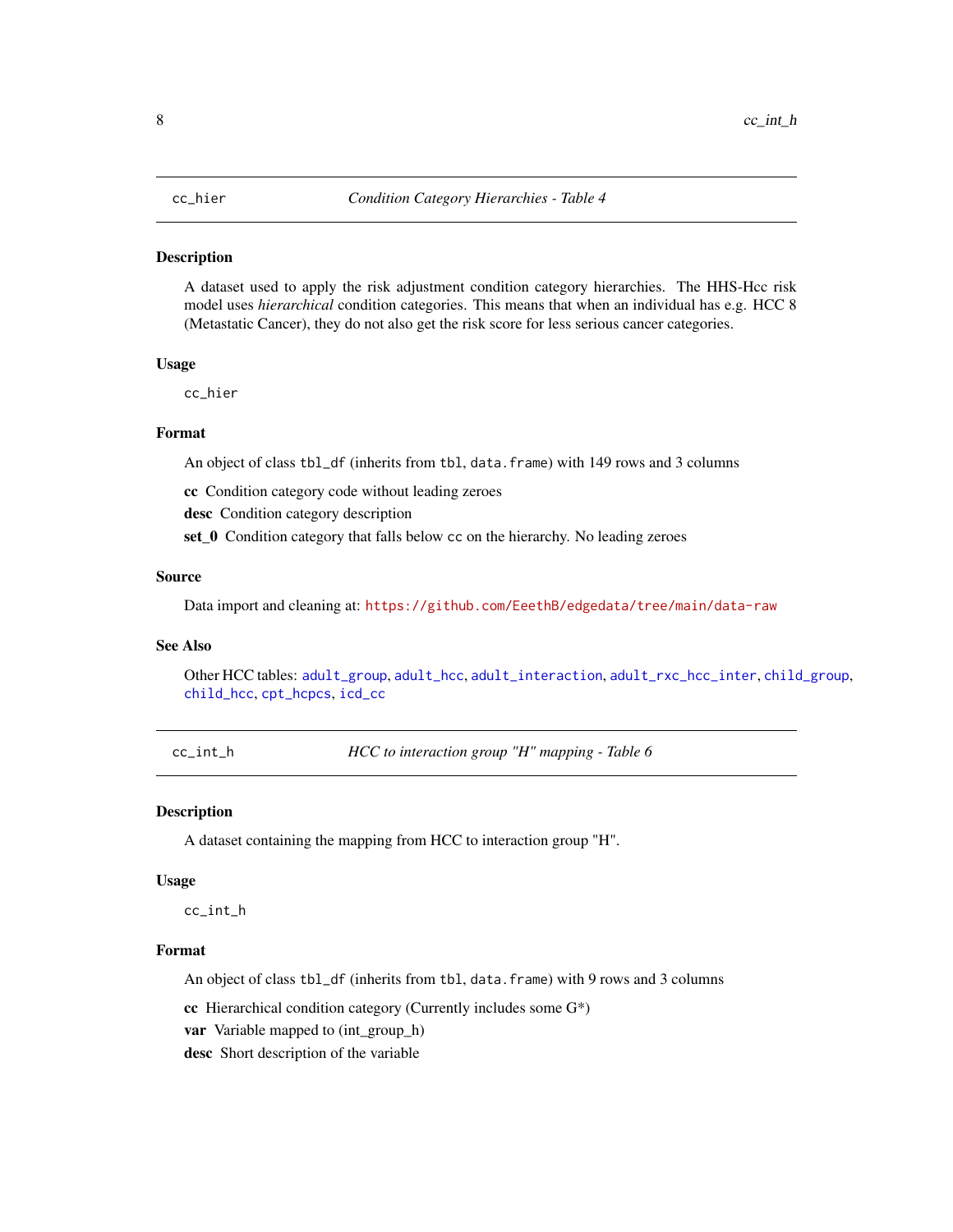#### <span id="page-8-0"></span> $cc\_int\_m$  9

#### Details

Interaction group H (high?) takes priority over interaction group M (moderate?). If a member qualifies for group H, they should not get credit for group M.

#### Source

Data import and cleaning at: <https://github.com/EeethB/edgedata/tree/main/data-raw>

#### See Also

Other Severe interaction tables: [cc\\_int\\_m](#page-8-1), [cc\\_severe](#page-9-2)

<span id="page-8-1"></span>cc\_int\_m *HCC to interaction group "M" mapping - Table 6*

#### Description

A dataset containing the mapping from HCC to interaction group "M".

#### Usage

cc\_int\_m

### Format

An object of class tbl\_df (inherits from tbl, data.frame) with 7 rows and 3 columns

cc Hierarchical condition category (Currently includes some  $G^*$ )

var Variable mapped to (int\_group\_m)

desc Short description of the variable

#### Details

Interaction group H (high?) takes priority over interaction group M (moderate?). If a member qualifies for group H, they should not get credit for group M.

#### Source

Data import and cleaning at: <https://github.com/EeethB/edgedata/tree/main/data-raw>

#### See Also

Other Severe interaction tables: [cc\\_int\\_h](#page-7-2), [cc\\_severe](#page-9-2)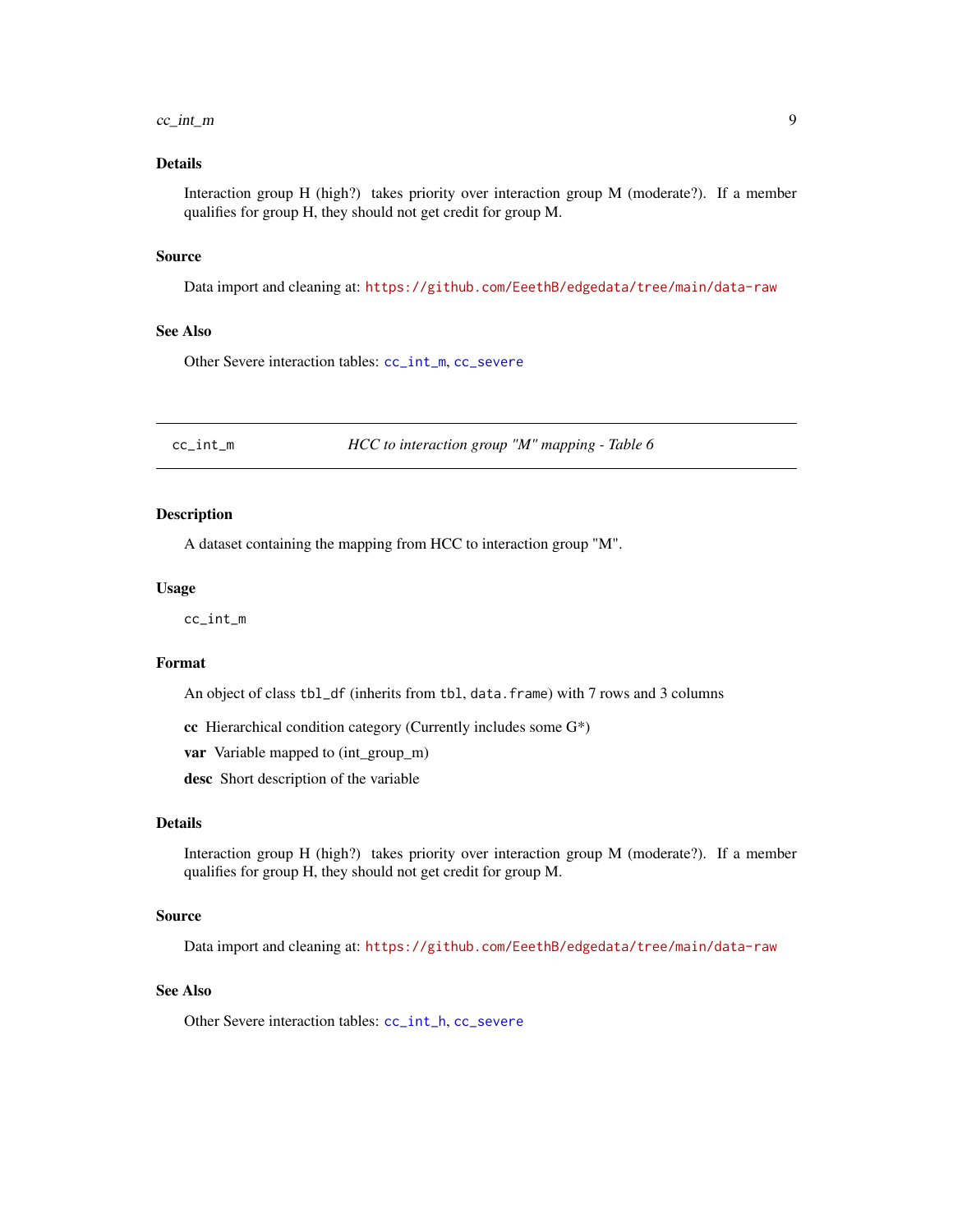<span id="page-9-2"></span><span id="page-9-0"></span>

A dataset containing the mapping from HCC to severe status.

#### Usage

cc\_severe

#### Format

An object of class tbl\_df (inherits from tbl, data.frame) with 8 rows and 3 columns

cc Hierarchical condition category (Currently includes some G\*)

var Variable mapped to (severe\_v3)

desc Short description of the variable

#### Source

Data import and cleaning at: <https://github.com/EeethB/edgedata/tree/main/data-raw>

#### See Also

Other Severe interaction tables: [cc\\_int\\_h](#page-7-2), [cc\\_int\\_m](#page-8-1)

<span id="page-9-1"></span>child\_demo *Child Demographic Factors - Table 9*

#### Description

A dataset containing the child model demographic factors for the risk adjustment model. Demographics vary by age (groupings) and sex.

#### Usage

child\_demo

#### Format

An object of class tbl\_df (inherits from tbl, data.frame) with 8 rows and 9 columns

used Whether or not the category is used in the RA model

plat, gold, silver, bronze, cat Demographic risk score for each metal level

sex Male/Female demographic category

age\_min, age\_max Maximum and minimum age for each risk score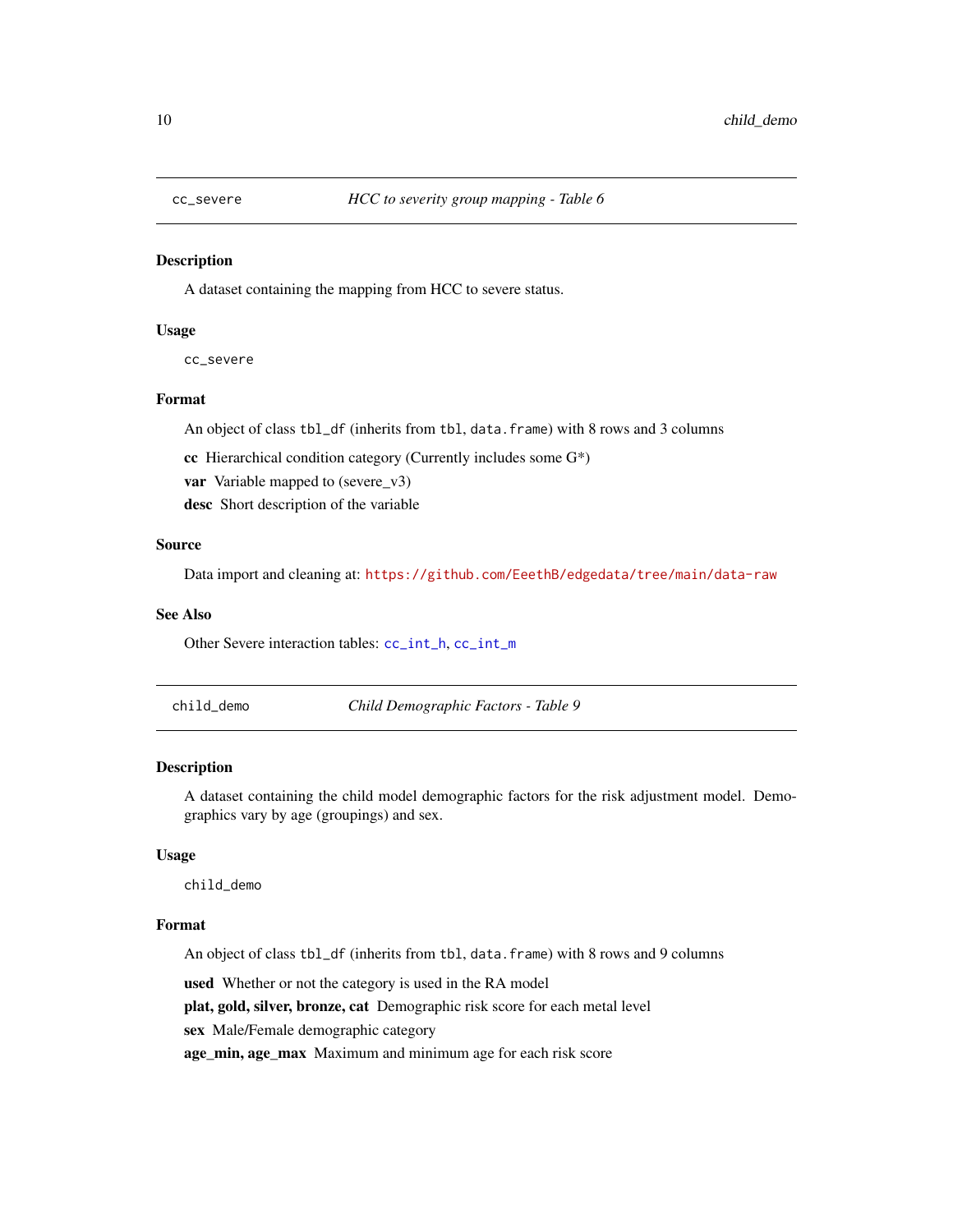#### <span id="page-10-0"></span>child\_group 11

#### Source

Data import and cleaning at: <https://github.com/EeethB/edgedata/tree/main/data-raw>

#### See Also

Other factors: [adult\\_demo](#page-1-1), [adult\\_enroll\\_dur](#page-2-1), [adult\\_group](#page-3-1), [adult\\_hcc](#page-3-2), [adult\\_interaction](#page-4-1), [adult\\_rxc\\_hcc\\_inter](#page-6-1), [adult\\_rxc](#page-5-1), [child\\_group](#page-10-1), [child\\_hcc](#page-11-1), [infant\\_demo](#page-14-1), [infant\\_mat\\_sev](#page-15-1)

<span id="page-10-1"></span>child\_group *Child HCC Grouping Factors - Table 9*

#### Description

A dataset containing the child model HCC grouping factors for the risk adjustment model. Some condition categories have been grouped together, so that any number of HCCs within that group are zeroed out and replaced by the group.

#### Usage

child\_group

#### Format

An object of class tbl\_df (inherits from tbl, data.frame) with 17 rows and 7 columns

group Group label for risk scores

used Whether or not the category is used in the RA model

plat, gold, silver, bronze, cat HCC grouping risk score for each metal level

#### Source

Data import and cleaning at: <https://github.com/EeethB/edgedata/tree/main/data-raw>

#### See Also

Other factors: [adult\\_demo](#page-1-1), [adult\\_enroll\\_dur](#page-2-1), [adult\\_group](#page-3-1), [adult\\_hcc](#page-3-2), [adult\\_interaction](#page-4-1), [adult\\_rxc\\_hcc\\_inter](#page-6-1), [adult\\_rxc](#page-5-1), [child\\_demo](#page-9-1), [child\\_hcc](#page-11-1), [infant\\_demo](#page-14-1), [infant\\_mat\\_sev](#page-15-1)

Other HCC tables: [adult\\_group](#page-3-1), [adult\\_hcc](#page-3-2), [adult\\_interaction](#page-4-1), [adult\\_rxc\\_hcc\\_inter](#page-6-1), [cc\\_hier](#page-7-1), [child\\_hcc](#page-11-1), [cpt\\_hcpcs](#page-11-2), [icd\\_cc](#page-13-1)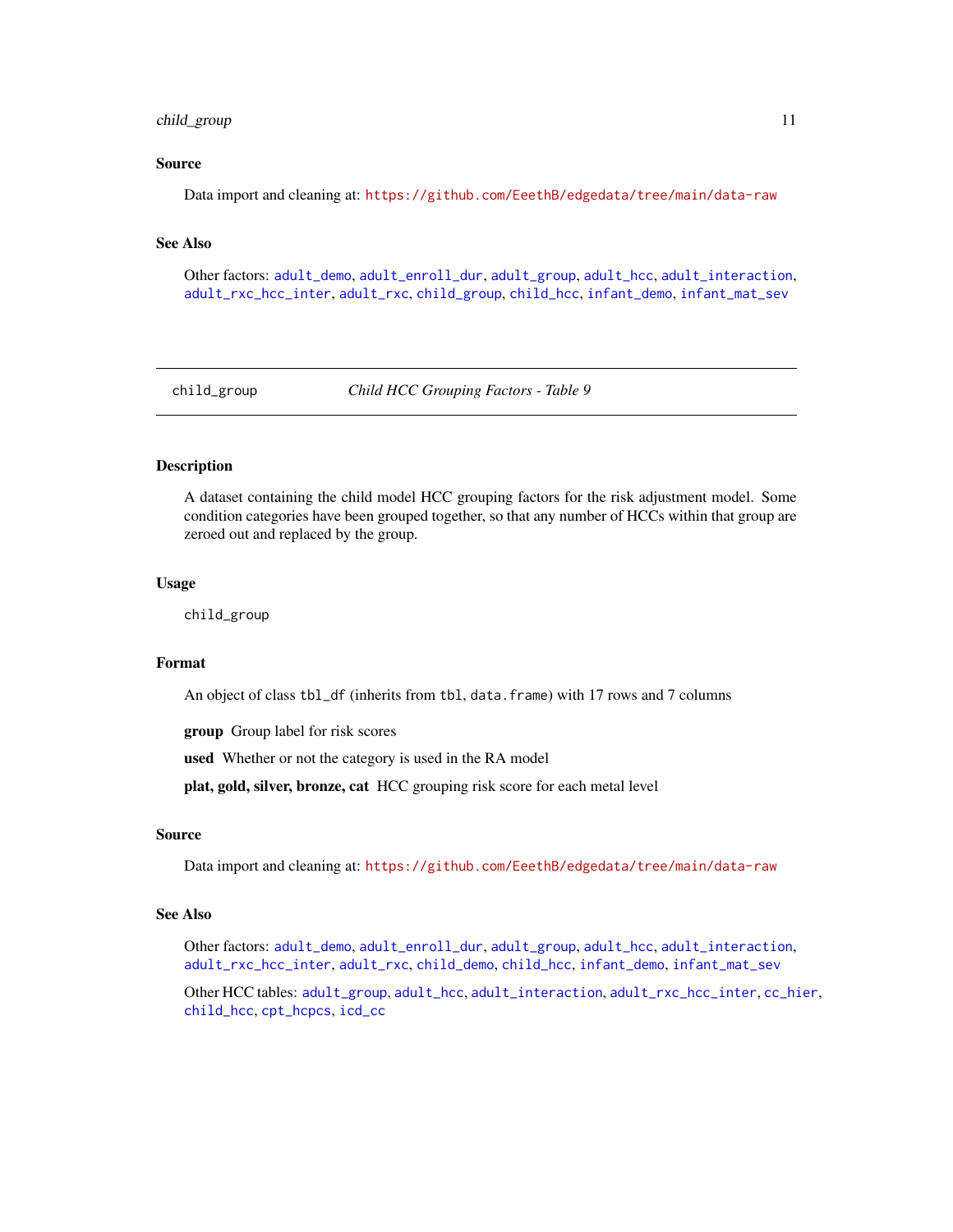<span id="page-11-1"></span><span id="page-11-0"></span>

A dataset containing the child model HCC factors for the risk adjustment model. Condition categories (CCs) are triggered by ICD-10 codes (See [icd\\_cc](#page-13-1)), and a hierarchy is then applied (See [cc\\_hier](#page-7-1)), creating hierarchical condition categories (HCCs).

#### Usage

child\_hcc

#### Format

An object of class tbl\_df (inherits from tbl, data.frame) with 128 rows and 7 columns

used Whether or not the category is used in the RA model

plat, gold, silver, bronze, cat HCC grouping risk score for each metal level

hcc HCC label for risk scores (Includes leading zeroes)

#### Source

Data import and cleaning at: <https://github.com/EeethB/edgedata/tree/main/data-raw>

#### See Also

Other factors: [adult\\_demo](#page-1-1), [adult\\_enroll\\_dur](#page-2-1), [adult\\_group](#page-3-1), [adult\\_hcc](#page-3-2), [adult\\_interaction](#page-4-1), [adult\\_rxc\\_hcc\\_inter](#page-6-1), [adult\\_rxc](#page-5-1), [child\\_demo](#page-9-1), [child\\_group](#page-10-1), [infant\\_demo](#page-14-1), [infant\\_mat\\_sev](#page-15-1)

Other HCC tables: [adult\\_group](#page-3-1), [adult\\_hcc](#page-3-2), [adult\\_interaction](#page-4-1), [adult\\_rxc\\_hcc\\_inter](#page-6-1), [cc\\_hier](#page-7-1), [child\\_group](#page-10-1), [cpt\\_hcpcs](#page-11-2), [icd\\_cc](#page-13-1)

<span id="page-11-2"></span>cpt\_hcpcs *RA-eligible CPT and HCPCS - Table 2*

#### **Description**

A dataset containing the Current Procedural Terminology (CPT) and Health Care Procedure Coding System (HCPCS) codes that determine if a claim is eligible for risk adjustment.

#### Usage

cpt\_hcpcs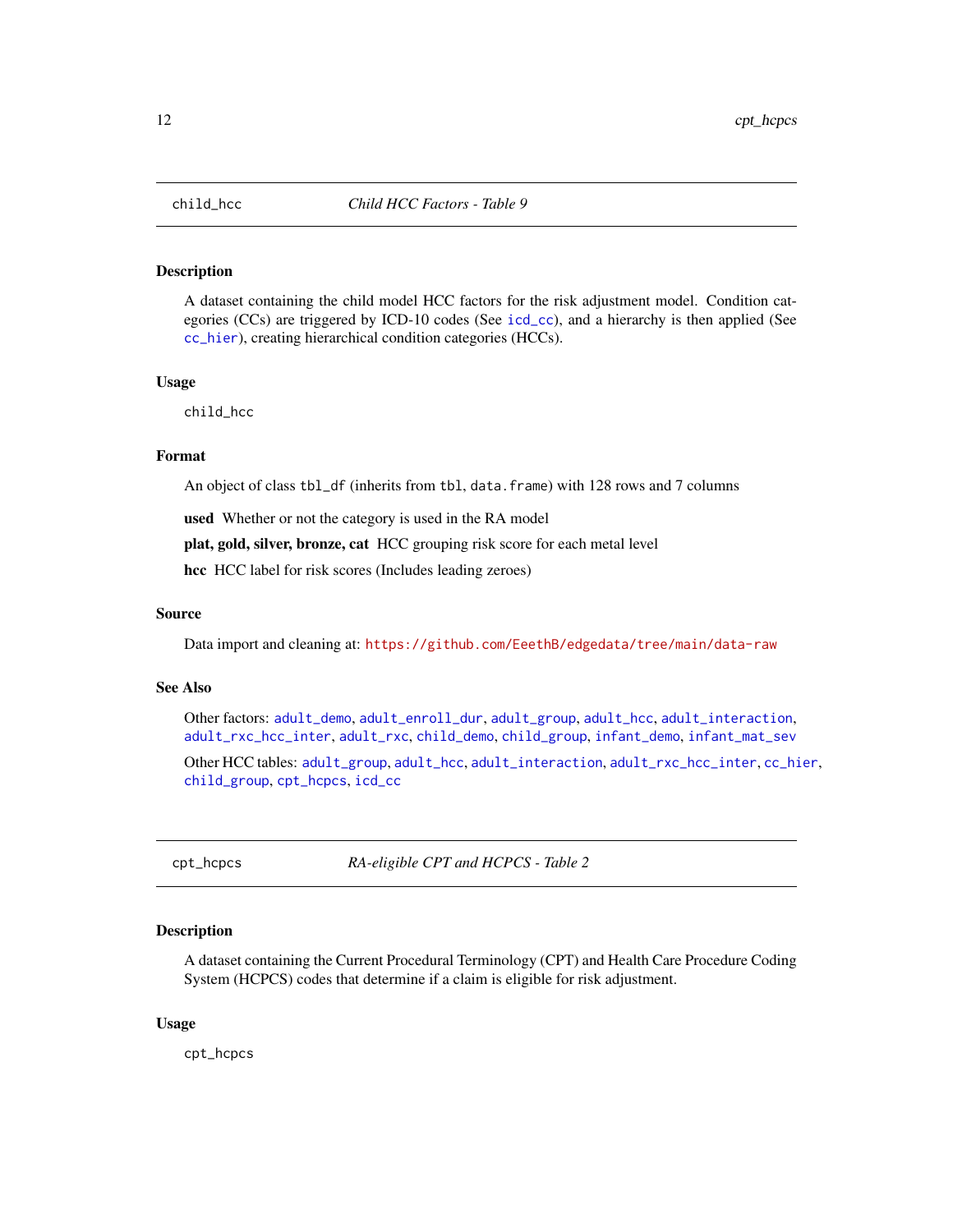#### <span id="page-12-0"></span>hcpcs\_rxc 13

#### Format

An object of class tbl\_df (inherits from tbl, data.frame) with 6557 rows and 8 columns

code CPT/HCPCS code desc Short description of the code prior Whether or not the code was valid in the prior benefit year curr Whether or not the code is valid in the current benefit year footnote Any footnotes included in the CMS DIY file

#### Details

Risk adjustment requires that claims be face-to-face to count in the HHS-HCC model. The codes in this dataset denote a face-to-face procedure, so if one of these codes is found anywhere on a claim, it counts for risk adjustment.

#### Source

Data import and cleaning at: <https://github.com/EeethB/edgedata/tree/main/data-raw>

#### See Also

Other HCC tables: [adult\\_group](#page-3-1), [adult\\_hcc](#page-3-2), [adult\\_interaction](#page-4-1), [adult\\_rxc\\_hcc\\_inter](#page-6-1), [cc\\_hier](#page-7-1), [child\\_group](#page-10-1), [child\\_hcc](#page-11-1), [icd\\_cc](#page-13-1)

<span id="page-12-1"></span>hcpcs\_rxc *HCPCS to Rx Condition Crosswalk - Table 10b*

#### Description

A dataset containing the HCPCS to Rx condition mappings.

#### Usage

hcpcs\_rxc

#### Format

An object of class tbl\_df (inherits from tbl, data.frame) with 43 rows and 3 columns

rxc Rx condition number without leading zeroes

desc Rx condition description

ndc HCPCS code that maps to rxc

#### Details

HCPCS codes create a system for identifying drugs given in a medical setting. But since there are so many drugs, and they very specific, the HHS-HCC model groups similar drugs into broader Rx condition categories.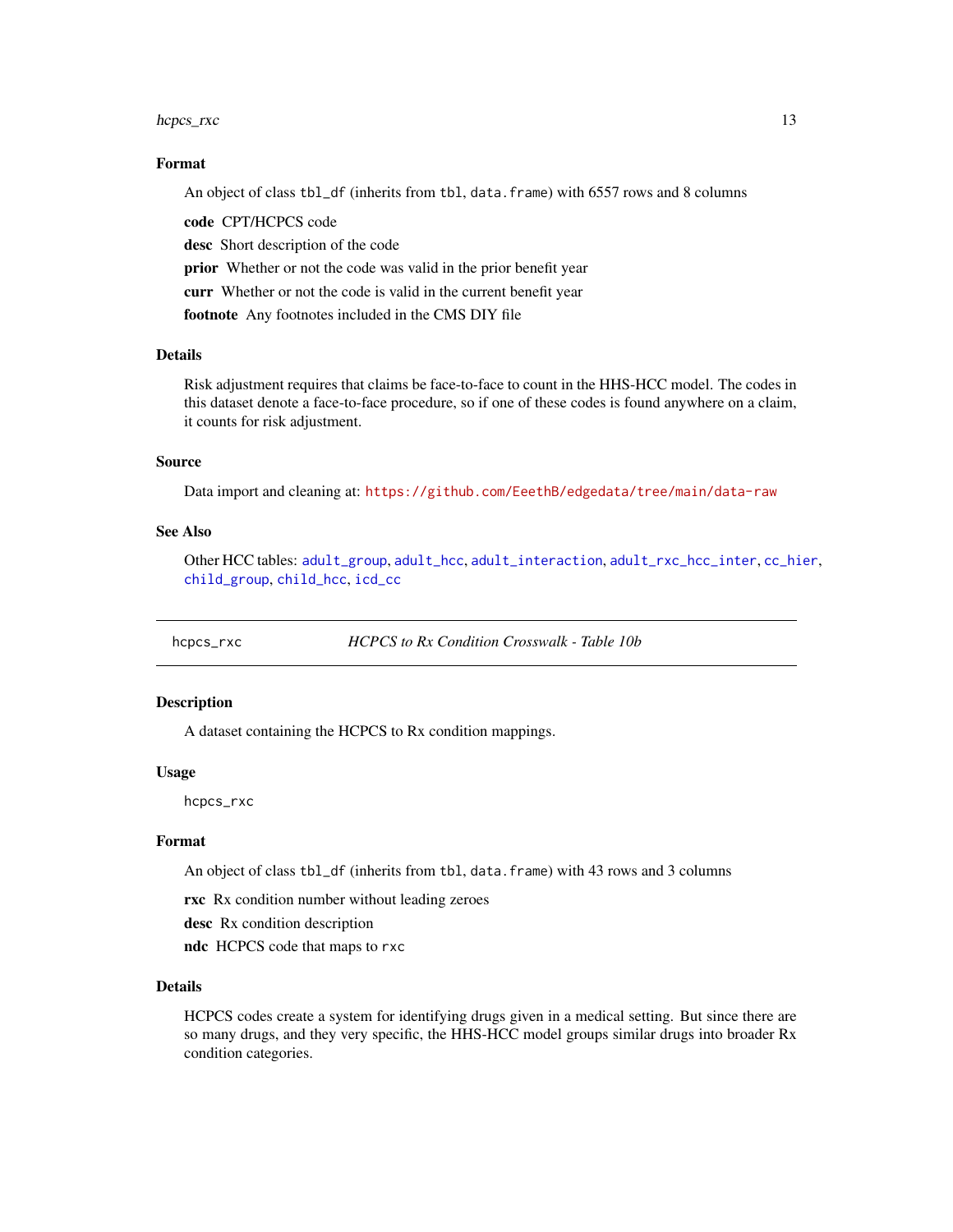#### <span id="page-13-0"></span>Source

Data import and cleaning at: <https://github.com/EeethB/edgedata/tree/main/data-raw>

#### See Also

Other crosswalks: [icd\\_cc](#page-13-1), [ndc\\_rxc](#page-15-2)

Other RXC tables: [adult\\_rxc\\_hcc\\_inter](#page-6-1), [adult\\_rxc](#page-5-1), [ndc\\_rxc](#page-15-2), [rxc\\_hier](#page-16-1)

<span id="page-13-1"></span>icd\_cc *ICD to Condition Category Crosswalk - Table 3*

#### **Description**

A dataset containing the ICD-10 to condition category mappings.

#### Usage

icd\_cc

#### Format

An object of class tbl\_df (inherits from tbl, data.frame) with 8528 rows and 11 columns

icd ICD-10 code

cc Risk adjustment condition category

class It's not yet clear how this is used

eff date Effective date of ICD code

term\_date Term date of ICD code

- sex Male/Female specification for ICD code (Risk adjustment currently only supports male and female)
- sex\_num Numeric sex encoding (1/M and 2/F)
- model\_num Number corresponding to model:  $0 =$  newborn,  $1 =$  pediatric  $2 =$  maternity,  $3 =$  adult
- model Which regression model the age/sex filters apply to Includes maternity, which is not used in actual score calculations
- age\_min Minimum age for a given diagnosis code

age\_max Maximum age for a given diagnosis code

#### Details

The ICD-10 system is a vast diagnosis coding system in healthcare. But since there are so many diagnoses, and they very specific, the HHS-HCC model groups similar codes into broader condition categories. Additionally, some diagnoses can only apply to one sex or the other, or to a particular age range.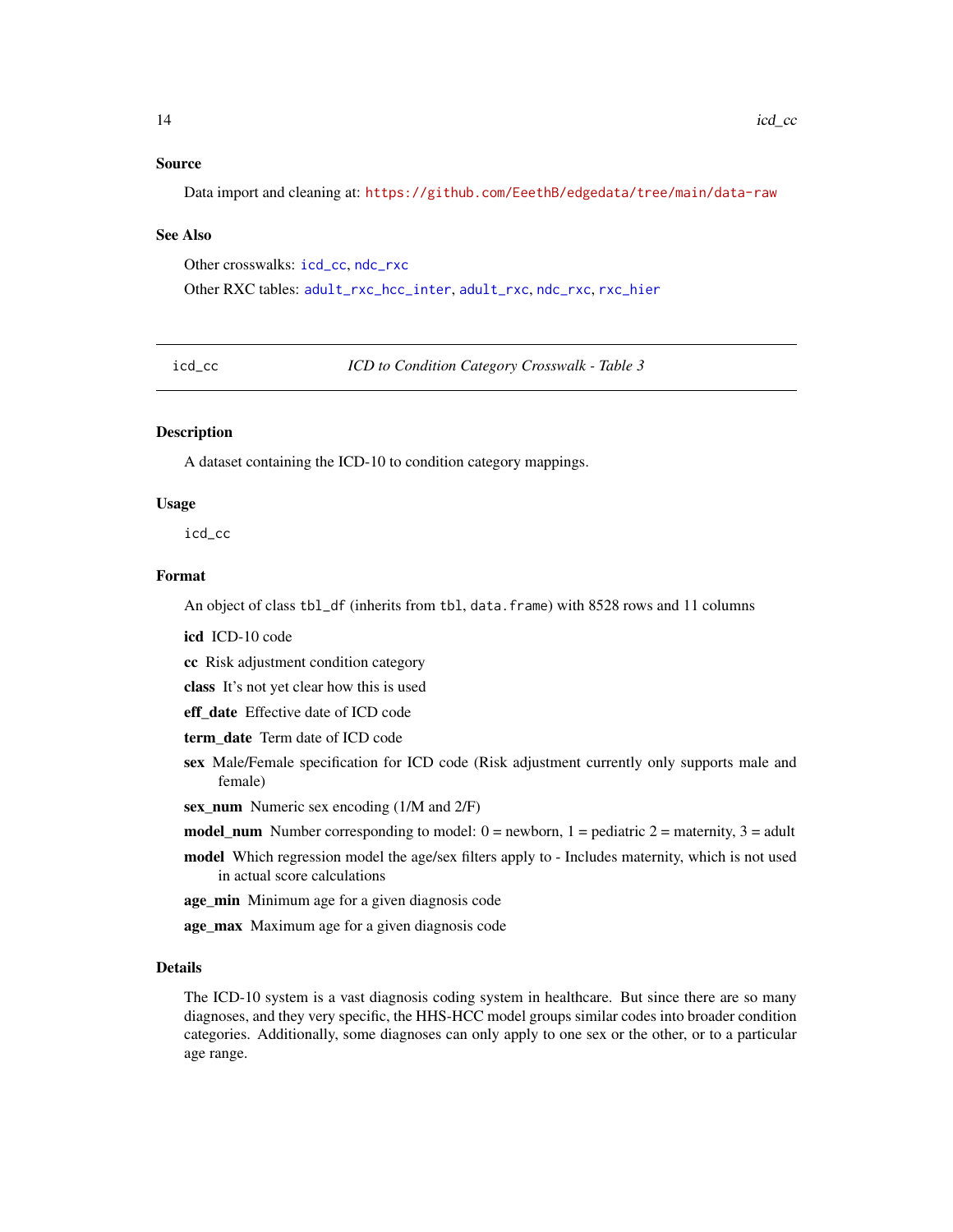#### <span id="page-14-0"></span>infant\_demo 15

#### Source

Data import and cleaning at: <https://github.com/EeethB/edgedata/tree/main/data-raw>

#### See Also

Other crosswalks: [hcpcs\\_rxc](#page-12-1), [ndc\\_rxc](#page-15-2)

Other HCC tables: [adult\\_group](#page-3-1), [adult\\_hcc](#page-3-2), [adult\\_interaction](#page-4-1), [adult\\_rxc\\_hcc\\_inter](#page-6-1), [cc\\_hier](#page-7-1), [child\\_group](#page-10-1), [child\\_hcc](#page-11-1), [cpt\\_hcpcs](#page-11-2)

<span id="page-14-1"></span>infant\_demo *Infant Demographic Factors - Table 9*

#### Description

A dataset containing the infant model demographic factors for the risk adjustment model. Demographics vary by age and sex.

#### Usage

infant\_demo

#### Format

An object of class tbl\_df (inherits from tbl, data.frame) with 2 rows and 8 columns

used Whether or not the category is used in the RA model

plat, gold, silver, bronze, cat Demographic risk score for each metal level

- age Age for each risk score
- sex Male/Female demographic category

#### Source

Data import and cleaning at: <https://github.com/EeethB/edgedata/tree/main/data-raw>

#### See Also

Other factors: [adult\\_demo](#page-1-1), [adult\\_enroll\\_dur](#page-2-1), [adult\\_group](#page-3-1), [adult\\_hcc](#page-3-2), [adult\\_interaction](#page-4-1), [adult\\_rxc\\_hcc\\_inter](#page-6-1), [adult\\_rxc](#page-5-1), [child\\_demo](#page-9-1), [child\\_group](#page-10-1), [child\\_hcc](#page-11-1), [infant\\_mat\\_sev](#page-15-1)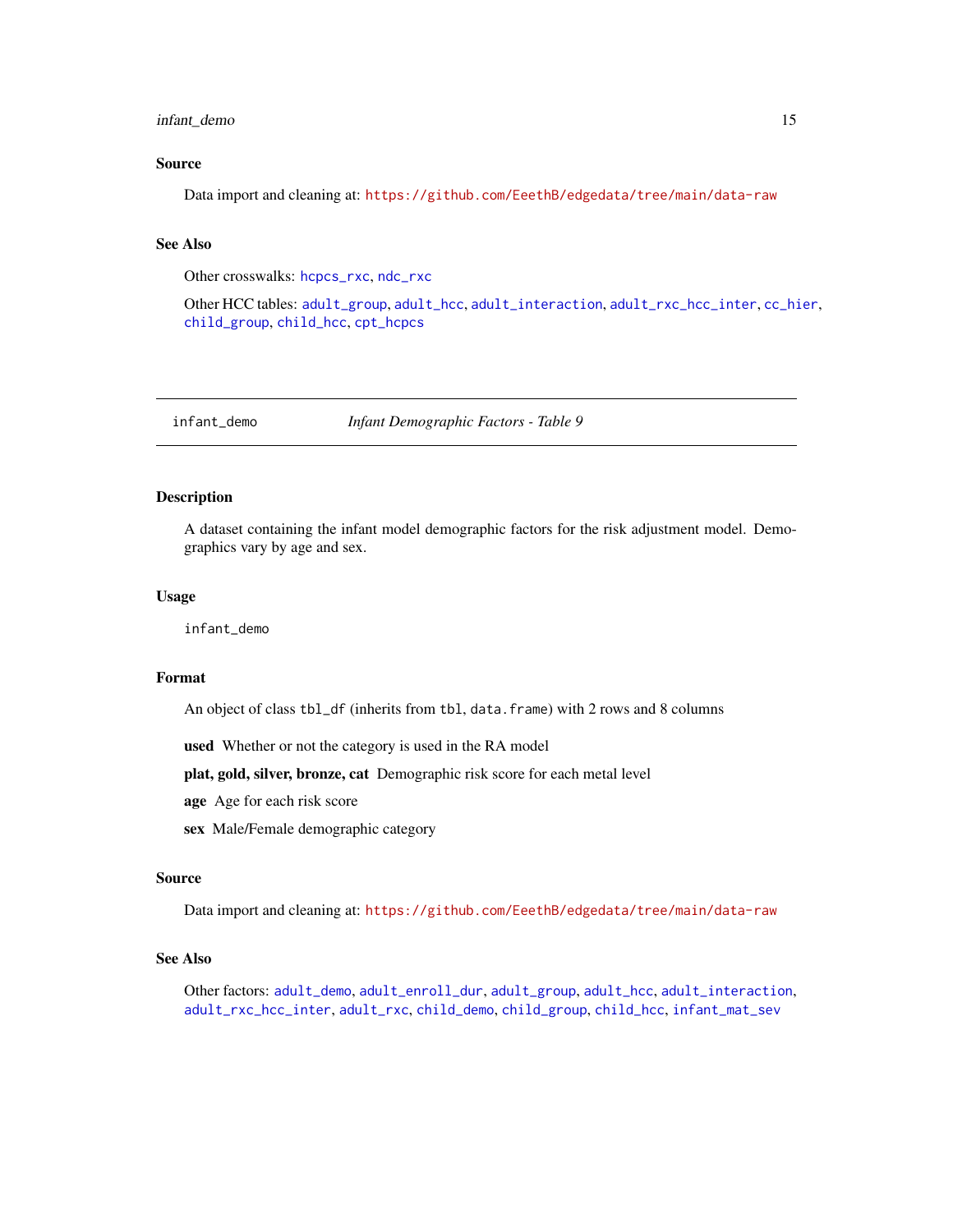<span id="page-15-1"></span><span id="page-15-0"></span>

A dataset containing the infant model maturity/severity factors for the risk adjustment model. Risk scores are done a little differently in the infant model. Instead of grouping/applying a hierarchy to condition categories, infants have all conditions grouped into 5 severity levels (1-5). They also get a maturity level which corresponds to weeks of gestation at which they were born. There is also a maturity category for age 1.

#### Usage

infant\_mat\_sev

#### Format

An object of class tbl\_df (inherits from tbl, data.frame) with 25 rows and 8 columns

mat Infant maturity level. Can be extremely immature, immature, premature multiples, term, or age 1

sev Infant severity level. 1-5

used Whether or not the category is used in the RA model

plat, gold, silver, bronze, cat Maturity/severity risk score for each metal level

#### Source

Data import and cleaning at: <https://github.com/EeethB/edgedata/tree/main/data-raw>

#### See Also

Other factors: [adult\\_demo](#page-1-1), [adult\\_enroll\\_dur](#page-2-1), [adult\\_group](#page-3-1), [adult\\_hcc](#page-3-2), [adult\\_interaction](#page-4-1), [adult\\_rxc\\_hcc\\_inter](#page-6-1), [adult\\_rxc](#page-5-1), [child\\_demo](#page-9-1), [child\\_group](#page-10-1), [child\\_hcc](#page-11-1), [infant\\_demo](#page-14-1)

<span id="page-15-2"></span>ndc\_rxc *NDC to Rx Condition Crosswalk - Table 10a*

#### **Description**

A dataset containing the NDC to Rx condition mappings.

#### Usage

ndc\_rxc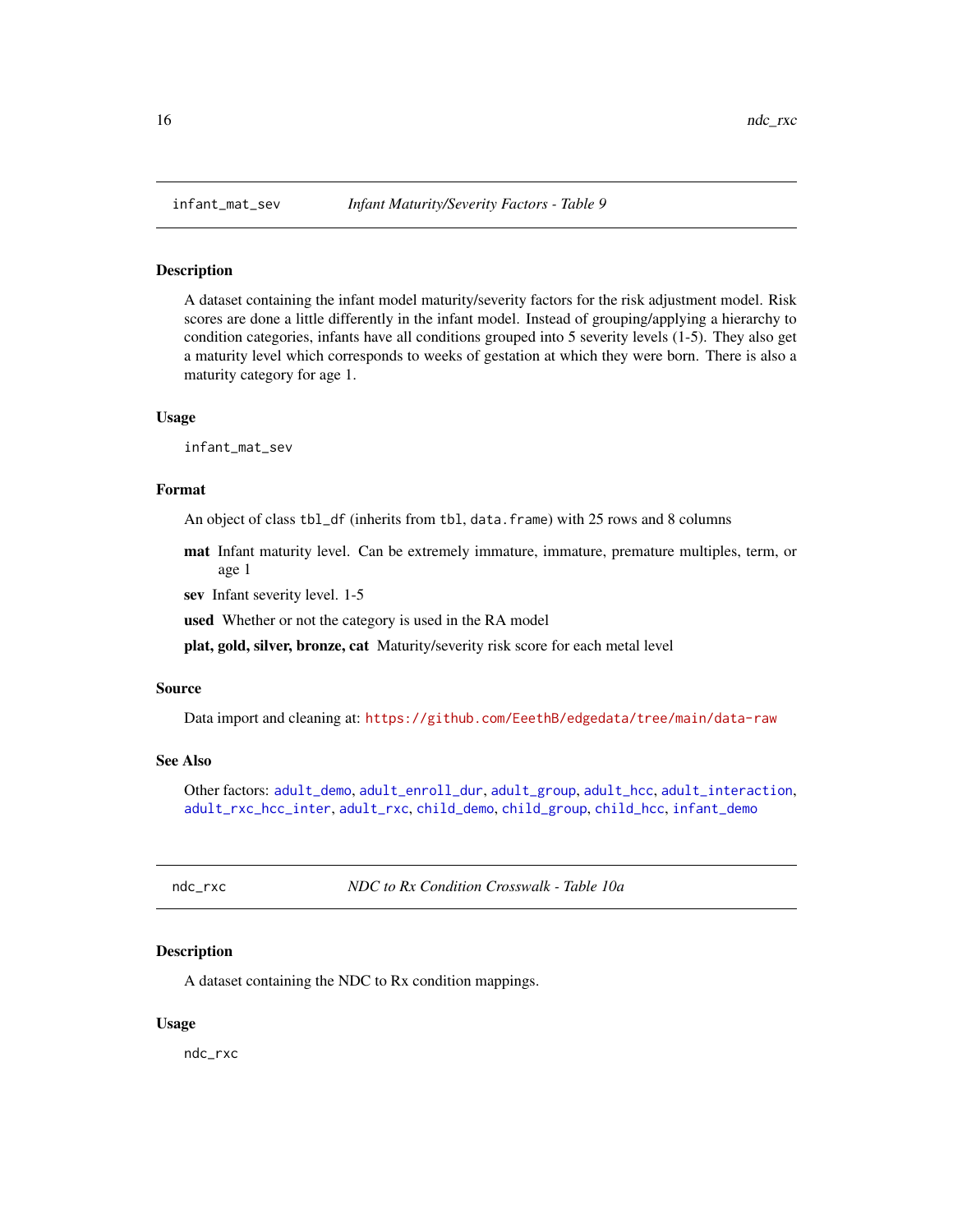#### <span id="page-16-0"></span>rxc\_hier 17

#### Format

An object of class tbl\_df (inherits from tbl, data.frame) with 12323 rows and 3 columns

rxc Rx condition number without leading zeroes

desc Rx condition description

ndc NDC that maps to rxc

#### **Details**

The NDC system is a unique drug identifier system. But since there are so many drugs, and they very specific, the HHS-HCC model groups similar drugs into broader Rx condition categories.

#### Source

Data import and cleaning at: <https://github.com/EeethB/edgedata/tree/main/data-raw>

#### See Also

Other crosswalks: [hcpcs\\_rxc](#page-12-1), [icd\\_cc](#page-13-1)

Other RXC tables: [adult\\_rxc\\_hcc\\_inter](#page-6-1), [adult\\_rxc](#page-5-1), [hcpcs\\_rxc](#page-12-1), [rxc\\_hier](#page-16-1)

<span id="page-16-1"></span>rxc\_hier *Rx Condition Hierarchies - Table 11*

#### Description

A dataset used to apply the risk adjustment Rx condition category hierarchies. The HHS risk model uses *hierarchical* condition categories. This means that when an individual has e.g. RXC 6 (Insulin), they do not also get the risk score for RXC 7 (Anti-Diabetic Agents, Except Insulin...).

#### Usage

rxc\_hier

#### Format

An object of class tbl\_df (inherits from tbl, data.frame) with 1 rows and 3 columns

rxc Rx condition code without leading zeroes

desc Rx condition code description

set\_0 Rx condition code that falls below rxc on the hierarchy No leading zeroes

#### Source

Data import and cleaning at: <https://github.com/EeethB/edgedata/tree/main/data-raw>

#### See Also

Other RXC tables: [adult\\_rxc\\_hcc\\_inter](#page-6-1), [adult\\_rxc](#page-5-1), [hcpcs\\_rxc](#page-12-1), [ndc\\_rxc](#page-15-2)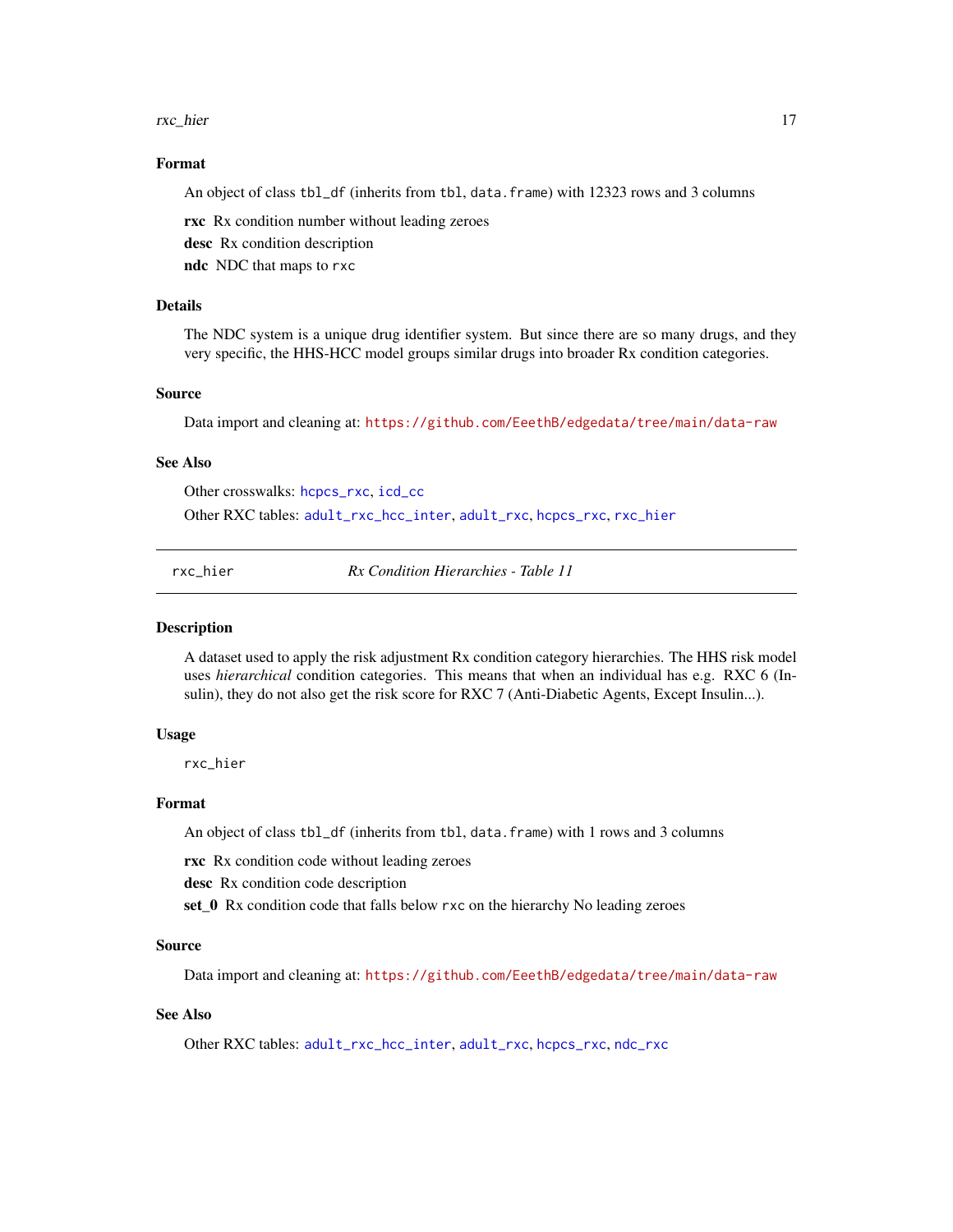# <span id="page-17-0"></span>Index

∗ HCC tables adult\_group , [4](#page-3-0) adult\_hcc , [4](#page-3-0) adult\_interaction , [5](#page-4-0) adult\_rxc\_hcc\_inter , [7](#page-6-0) cc\_hier , [8](#page-7-0) child\_group , [11](#page-10-0) child\_hcc , [12](#page-11-0) cpt\_hcpcs , [12](#page-11-0) icd\_cc , [14](#page-13-0) ∗ RXC tables adult\_rxc , [6](#page-5-0) adult\_rxc\_hcc\_inter , [7](#page-6-0) hcpcs\_rxc , [13](#page-12-0) ndc\_rxc , [16](#page-15-0) rxc\_hier , [17](#page-16-0) ∗ Severe interaction tables cc\_int\_h , [8](#page-7-0) cc\_int\_m , [9](#page-8-0) cc\_severe , [10](#page-9-0) ∗ crosswalks hcpcs\_rxc , [13](#page-12-0) icd\_cc , [14](#page-13-0) ndc\_rxc , [16](#page-15-0) ∗ datasets adult\_demo , [2](#page-1-0) adult\_enroll\_dur , [3](#page-2-0) adult\_group , [4](#page-3-0) adult\_hcc , [4](#page-3-0) adult\_interaction , [5](#page-4-0) adult\_rxc , [6](#page-5-0) adult\_rxc\_hcc\_inter , [7](#page-6-0) cc\_hier , [8](#page-7-0) cc\_int\_h , [8](#page-7-0) cc\_int\_m , [9](#page-8-0) cc\_severe , [10](#page-9-0) child\_demo , [10](#page-9-0) child\_group , [11](#page-10-0) child\_hcc , [12](#page-11-0)

cpt\_hcpcs , [12](#page-11-0) hcpcs\_rxc , [13](#page-12-0) icd\_cc , [14](#page-13-0) infant\_demo , [15](#page-14-0) infant\_mat\_sev , [16](#page-15-0) ndc\_rxc , [16](#page-15-0) rxc\_hier , [17](#page-16-0) ∗ factors adult\_demo , [2](#page-1-0) adult\_enroll\_dur , [3](#page-2-0) adult\_group, [4](#page-3-0) adult\_hcc , [4](#page-3-0) adult\_interaction , [5](#page-4-0) adult\_rxc , [6](#page-5-0) adult\_rxc\_hcc\_inter , [7](#page-6-0) child\_demo , [10](#page-9-0) child\_group , [11](#page-10-0) child\_hcc , [12](#page-11-0) infant\_demo , [15](#page-14-0) infant\_mat\_sev , [16](#page-15-0) adult\_demo , [2](#page-1-0) , *[3](#page-2-0) – [7](#page-6-0)* , *[11](#page-10-0) , [12](#page-11-0)* , *[15](#page-14-0) , [16](#page-15-0)* adult\_enroll\_dur , *[3](#page-2-0)* , [3](#page-2-0) , *[4](#page-3-0) – [7](#page-6-0)* , *[11](#page-10-0) , [12](#page-11-0)* , *[15](#page-14-0) , [16](#page-15-0)* adult\_group , *[3](#page-2-0)* , [4](#page-3-0) , *[5](#page-4-0) – [8](#page-7-0)* , *[11](#page-10-0) [–13](#page-12-0)* , *[15](#page-14-0) , [16](#page-15-0)* adult\_hcc , *[3](#page-2-0) , [4](#page-3-0)* , [4](#page-3-0) , *[6–](#page-5-0) [8](#page-7-0)* , *[11](#page-10-0) [–13](#page-12-0)* , *[15](#page-14-0) , [16](#page-15-0)* adult\_interaction , *[3](#page-2-0) – [5](#page-4-0)* , [5](#page-4-0) , *[6–](#page-5-0) [8](#page-7-0)* , *[11](#page-10-0) [–13](#page-12-0)* , *[15](#page-14-0) , [16](#page-15-0)* adult\_rxc , *[3](#page-2-0) – [6](#page-5-0)* , [6](#page-5-0) , *[7](#page-6-0)* , *[11](#page-10-0) , [12](#page-11-0)* , *[14](#page-13-0) [–17](#page-16-0)* adult\_rxc\_hcc\_inter , *[3](#page-2-0) – [6](#page-5-0)* , [7](#page-6-0) , *[8](#page-7-0)* , *[11](#page-10-0) [–17](#page-16-0)* cc\_hier , *[4](#page-3-0) – [7](#page-6-0)* , [8](#page-7-0) , *[11](#page-10-0) [–13](#page-12-0)* , *[15](#page-14-0)* cc\_int\_h , [8](#page-7-0) , *[9](#page-8-0) , [10](#page-9-0)* cc\_int\_m , *[9](#page-8-0)* , [9](#page-8-0) , *[10](#page-9-0)* cc\_severe , *[9](#page-8-0)* , [10](#page-9-0) child\_demo , *[3](#page-2-0) – [7](#page-6-0)* , [10](#page-9-0) , *[11](#page-10-0) , [12](#page-11-0)* , *[15](#page-14-0) , [16](#page-15-0)* child\_group , *[3](#page-2-0) – [8](#page-7-0)* , *[11](#page-10-0)* , [11](#page-10-0) , *[12](#page-11-0) , [13](#page-12-0)* , *[15](#page-14-0) , [16](#page-15-0)* child\_hcc , *[3](#page-2-0) – [8](#page-7-0)* , *[11](#page-10-0)* , [12](#page-11-0) , *[13](#page-12-0)* , *[15](#page-14-0) , [16](#page-15-0)* cpt\_hcpcs , *[4](#page-3-0) – [8](#page-7-0)* , *[11](#page-10-0) , [12](#page-11-0)* , [12](#page-11-0) , *[15](#page-14-0)*

hcpcs\_rxc , *[6,](#page-5-0) [7](#page-6-0)* , [13](#page-12-0) , *[15](#page-14-0)* , *[17](#page-16-0)*